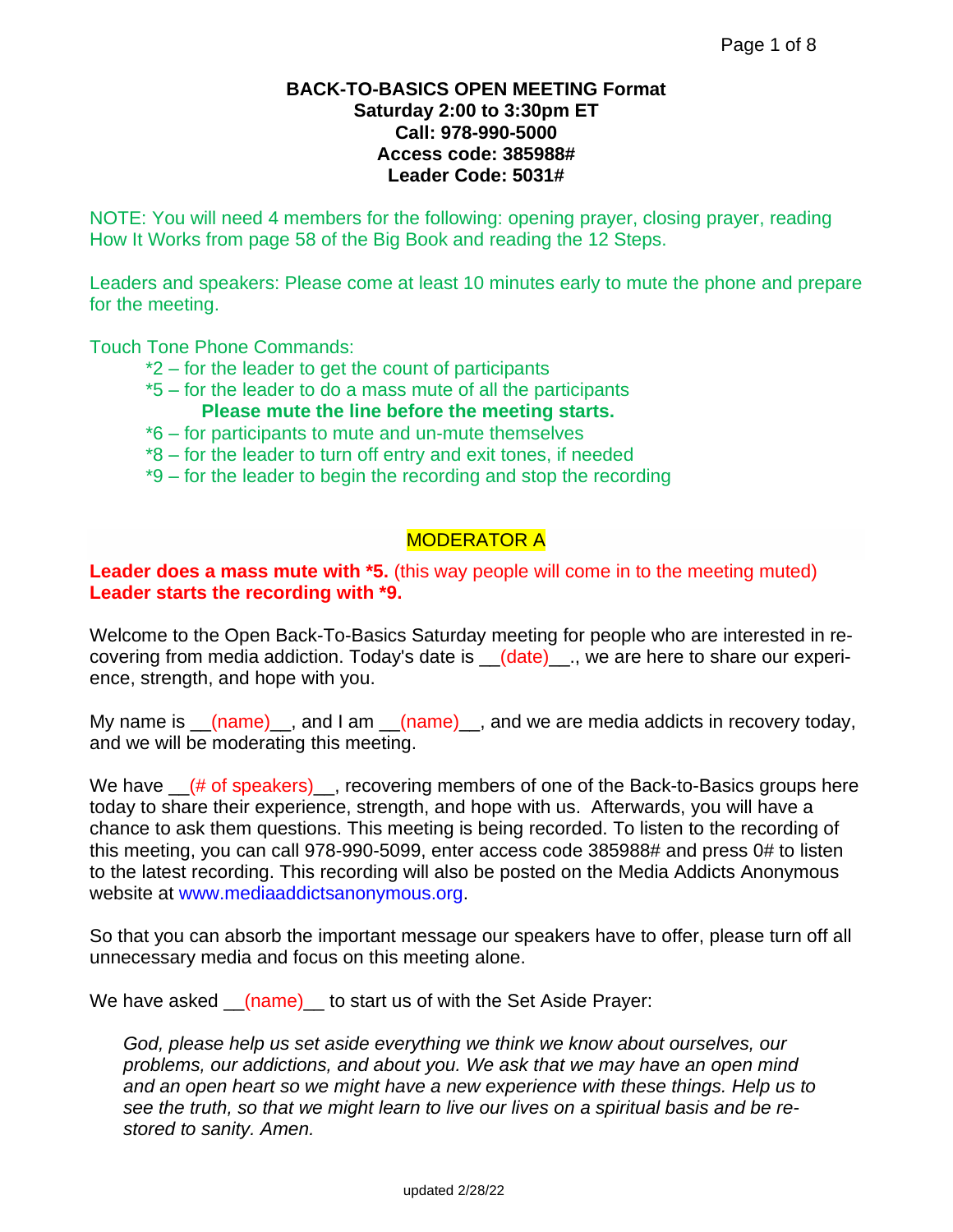# MODERATOR - B

Before we have our qualifications, let us give you a brief introduction to what we have learned about media addiction.

There are two models used for helping people with media addiction. 1) the Cognitive Behavioral model and 2) the addiction model.

The Cognitive Behavioral model focuses on changing behaviors only: here the solution is to find ways to modify your habits. If you are a moderate media user, this model most likely will work for you. Even if you are a heavy user, behavioral modifications can still be applied to your media usage.

The Big Book of Alcoholics Anonymous says that, and I will replace alcohol with media terms while reading:

"**Moderate users** have little trouble in giving up [media] entirely if they have good reason for it. They can take it or leave it alone."

"Then we have a **certain type of [compulsive media user]** [They] may have the habit badly enough to gradually impair [them] physically and mentally…If a sufficiently strong reason--ill health, falling in love, change of environment, or the warning of a doctor--becomes operative, this [individual] can also stop or moderate, although [they] may find it difficult and troublesome..."

# MODERATOR - A

The Cognitive Behavioral model may work for these first two types of media users. But there is another type that the behavioral modification has little or no affect on. That is the media addict of the hopeless variety. The Big Book authors write:

"But what about the **real [media addict]**? [They] may start off as a moderate [user]; [they] may or may not become a continuous [compulsive user]; but at some stage [in their] [media usage] career [they] begin to lose all control of [their][media] consumption, once [they] start to [binge on it]."

"Here is [the person] who has been puzzling you, especially in [their] lack of control. [They are] seldom mildly [drunk with media]. [They are] always more or less insanely drunk. [Their] disposition while using [media] resembles [their] normal nature but little. [They] may be one of the finest people in the world. Yet let [them binge watch] for a day, and [they] frequently become disgustingly, and even dangerously anti-social. [They] have a positive genius for getting [media drunk] at exactly the wrong moment, particularly when some important decision must be made or engagement kept. [They are] often perfectly sensible and well-balanced concerning everything except [media], but in that respect [they are] incredibly dishonest and selfish. [They] often possess special abilities, skills, and aptitudes, and have a promising career ahead of [them]. [They] use [their] gifts to build up a bright outlook for [their] family and [themselves], and then pull the structure down on [their] heads by a senseless series of sprees. [They are individuals] who go to bed so intoxicated on [media] that [they] ought to sleep the clock around.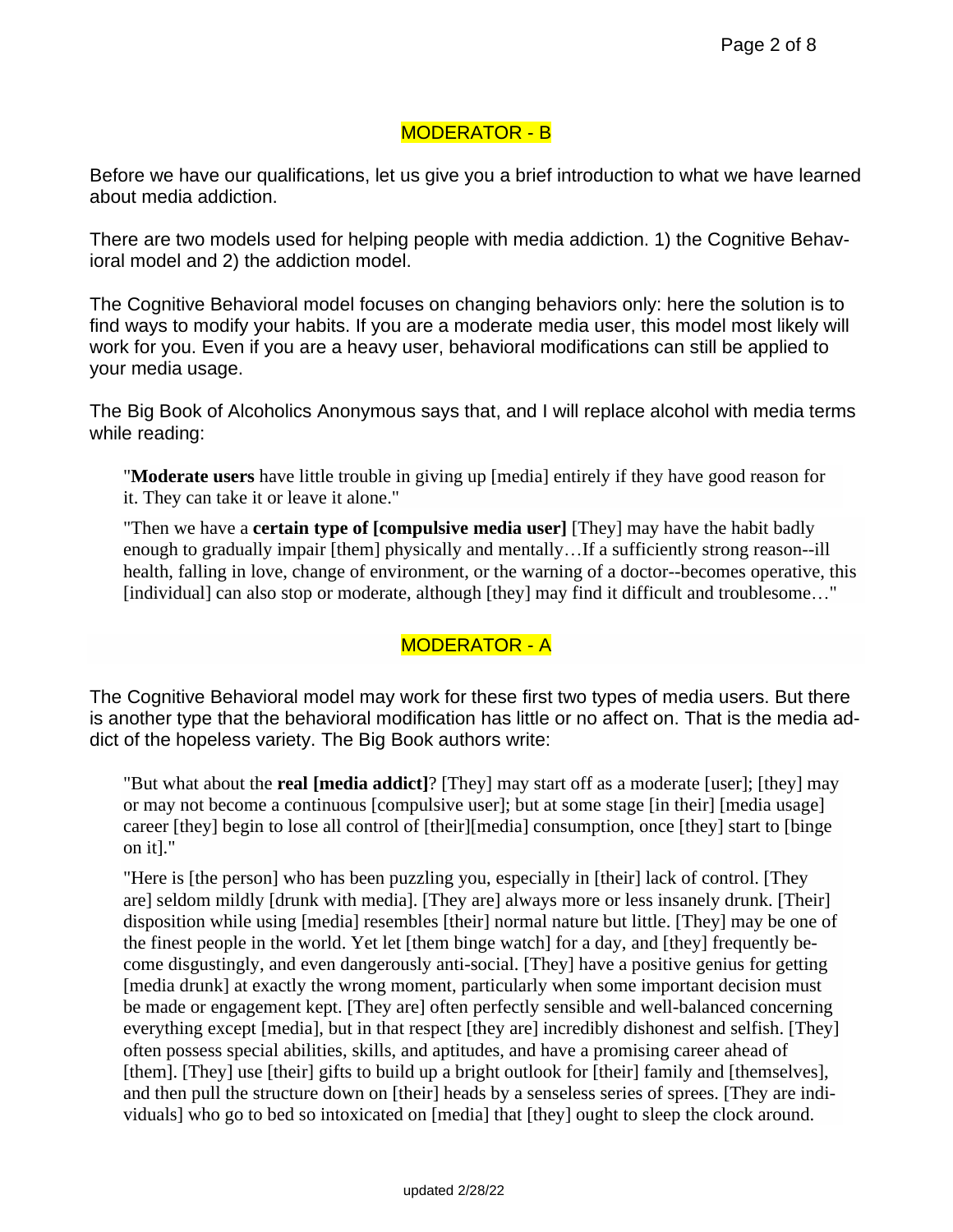Yet early next morning [they] search madly for [their smart phone they] misplaced the night before."

#### MODERATOR - B

This third type of media addict certainly has us baffled. We have discovered that when we are dealing with media addiction we are also dealing with an illness of the body and an illness of the mind as Bill W relates to us in the Big Book. Bill's doctor, Dr. Silkworth, gave Bill the most important information an alcoholic could know at that time. Here is how two Big Book scholars, describe Dr. Silkworth's conversation with Bill W. (and again I replace "alcohol" with "media" so we can hear it from this perspective)

The doctor told him, "Bill, I do not believe that [media addiction] is a matter of willpower; I do not believe it is a matter of moral character, and I don't think sin has got anything to do with it. I believe people like you are suffering from an illness, and it seems to be a very peculiar illness; It is 2-fold: **it's an illness of the body AND an illness of the mind."** I think what has happened to people like you is you become absolutely **physically allergic** to [media]. It seems to me anytime you put any [alcoholic media] whatsoever into your system, [you] develop an **actual physical craving** which makes it virtually impossible for you to stop [using] after you have once started. Because of the **allergy** which produces **physical craving**, you will never be able to **safely [use media] again.**

You have developed what we refer to as **an obsession of the mind**. An obsession of the mind is an idea that overcomes all other ideas to the contrary. It doesn't make any difference how badly you want to stop [bingeing], from time to time your **obsession of the mind to [use your alcoholic media] will be so strong** that it will overcome any ideas not to [binge] and **your mind will actually lead you to believing** it's okay to [use your triggering media].

You [get on media], and then you'll **trigger that allergy** and be unable to stop. You can't safely [use media] because **of your body, you can't stay sober because of your mind,** therefore you've become absolutely powerless over [your alcoholic media].

So basically, an addict of this type is not able to safely use their alcoholic substances, be it food, drugs, gambling, credit cards, or media; they have lost the power of self-will to stop once they have started. "Frothy emotional appeal seldom suffices". The allergy of the mind and body kicks in for the media addict and they want more.

### MODERATOR - A

We have found that it is not that hard to stop using media for a short period of time. Most of us have been able to do that fairly successfully. The problem is, we can't say stopped.

Periods of abstinence only give us confidence that we have licked this thing. We try to be a moderate user, managing our alcoholic media with timers and action partners, but eventually we binge again, sometimes even worse than before, as by now we may have another season of our favorite TV show to binge watch.

After each failed attempt to get sober from media and stay sober we felt even more hopeless than before. We felt more helpless, yet still we tried to manage our media.

Here are some things we did:

• We got rid of cable TV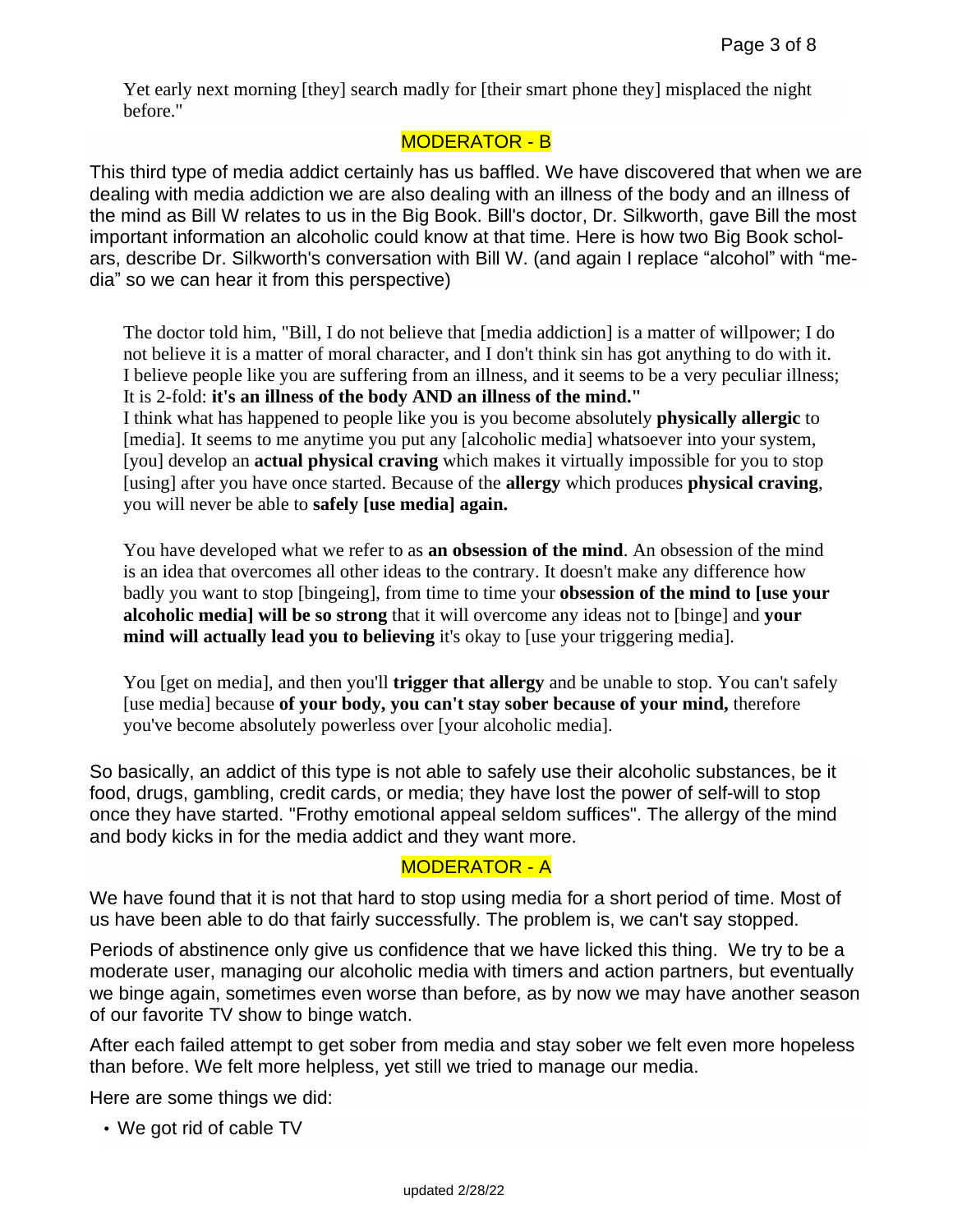- We got rid of our TV
- We unsubscribed from Netflix and Amazon Prime
- We removed YouTube from our phones and computers
- We turned our phones to black and white settings
- We set on and off timers on our phones
- We only watched on weekends
- We only watched with someone else
- We timed our alcoholic media use and bookended it
- We only read the titles on YouTube
- And more…

Many of these actions were helpful, and for a media user of the moderate variety, they could probably work. But for those of us who were true media addicts, these actions could not protect us of an inevitable slip and eventual binge. These actions did not address the real problem. When we believed we might be able to use alcoholic media again, the mental obsession kicked in. We were complying, but we were still hoping we could be normal users. We never completely surrendered. Our experience is that if you are a media addict of the hopeless variety, no matter what you do to try to manage your media, you will eventually get drunk again.

# MODERATOR – B

Here is what the Big Book concludes for us:

"..Our personal adventures before and after make clear three pertinent ideas:

- a) That we were [media addicts] and could not manage our own lives.
- b) That probably no human power could have relieved our [media addiction].
- c) That God could and would if [God] were sought."

Dr. Silkworth's description of the alcoholic also accurately describes the media addict. Please listen carefully as I read his description substituting media for alcohol. See if you can identify.

"Men and women [use electronic media] essentially because they like the effect produced by [electronic media]. The sensation is so elusive that, while they admit it is injurious, they cannot after a time differentiate the true from the false. To them, their [electronic media addicted] life seems the normal one. They are restless, irritable and discontented, unless they can again experience the sense of ease and comfort which comes at once by [watching a few videos, playing a few games, shopping online, surfing the net or losing themselves on social media], activities which they see others taking with impunity. After they have succumbed to the desire again, as so many do, and the phenomenon of craving develops, they pass through the well-known stages of a spree, emerging remorseful, with a firm resolution not to [become drunk on media] again. This is repeated over and over, and unless this person can experience an entire psychic change there is little hope of [their] recovery."

When we were first confronted with the reality of our media addiction, we didn't want to believe it. When first confronted with the solution, we hoped we would be an exception. When first approaching the 12 Steps, we hoped for an easier, softer way. We hoped and we hoped, but eventually we had to become really honest with ourselves.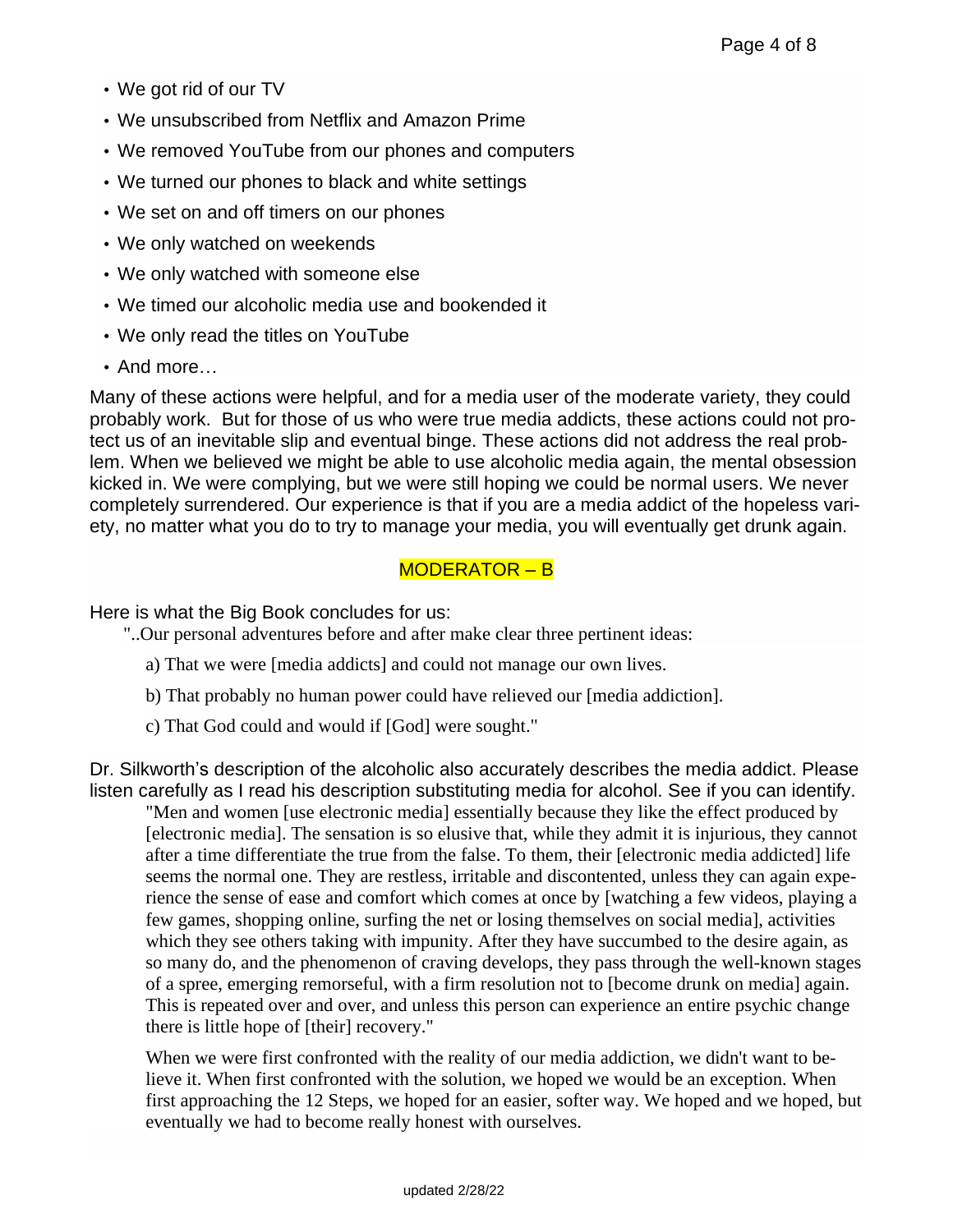## MODERATOR - A

\_\_(name)\_\_, could you up please read How It Works?

#### **HOW IT WORKS**

"Rarely have we seen a person fail who has thoroughly followed our path. Those who do not recover are people who cannot or will not completely give themselves to this simple program, usually men and women who are constitutionally incapable of being honest with themselves. There are such unfortunates. They are not at fault; they seem to have been born that way. They are naturally incapable of grasping and developing a manner of living which demands rigorous honesty. Their chances are less that average. There are those too who suffer from grave emotional and mental disorders, but many of them do recover if they have the capacity to be honest.

Our stories disclose in a general way what we used to be like, what happened, and what we are like now. If you have decided you want what we have and are willing to go to any length to get it—then you are ready to take certain steps.

At some of these we balked. We thought we could find an easier, softer way. But we could not. With all the earnestness at our command, we beg of you to be fearless and thorough from the very start. Some of us have tried to hold on to our old ideas and the result was nil until we let go absolutely.

Remember that we deal with [media addiction]—cunning, baffling, powerful! Without help it is too much for us. But there is One who has all power—that One is God. May you find [God] now!

Half measures availed us nothing. We stood at the turning point. We asked God's protection and care with complete abandon."

The authors make it very clear that in order to recover, one must completely give themselves to this simple program, be honest with themselves, and seek help from the "One who has all power." They also tell us that, although we would like to find an easier, softer way to try to conquer our media addiction, the result is nil until we surrender completely. We are dealing with an addiction that is cunning, baffling, and powerful. Only a spiritual transformation will relieve us from the media obsession and the devastation resulting from being out of control. The authors now lay out the steps we must take in order to recover.

(name) could you please read the 12 steps:

Here are the steps we took, which are suggested as a program of recovery

- 1. We admitted we were powerless over media—that our lives had become unmanageable.
- 2. Came to believe that a Power greater than ourselves could restore us to sanity.
- 3. Made a decision to turn our will and our lives over to the care of God as we understood God.
- 4. Made a searching and fearless moral inventory of ourselves.
- 5. Admitted to God, to ourselves, and to another human being the exact nature of our wrongs.
- 6. Were entirely ready to have God remove all these defects of character.
- 7. Humbly asked God to remove our shortcomings.
- 8. Made a list of all persons we had harmed, and became willing to make amends to them all.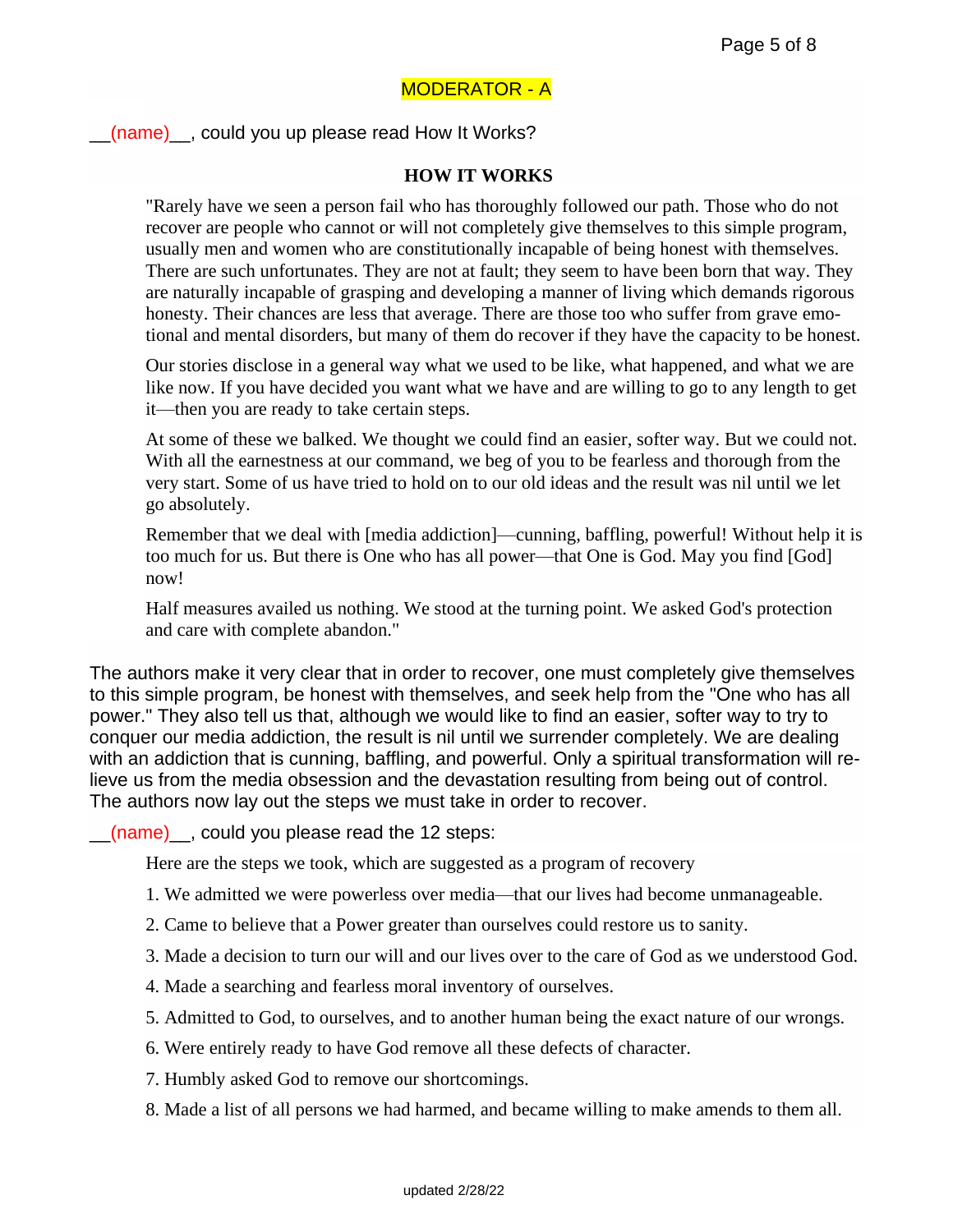9. Made direct amends to such people wherever possible, except when to do so would injure them or others.

10. Continued to take personal inventory and when we were wrong promptly admitted it.

11. Sought through prayer and meditation to improve our conscious contact with God as we understood God, praying only for knowledge of God's will for us and the power to carry that out.

12. Having had a spiritual awakening as the result of these steps, we tried to carry this message to other media addicts, and to practice these principles in all our affairs.

In the first step we admitted we were powerless over our alcoholic media and that our lives had become unmanageable. This honest admission led us to acceptance. We became willing to accept our media addiction for what it was. It was an illness, not lack of self-control. Media addiction is not a moral issue.

#### MODERATOR - B

Once we accepted this, we immediately began working on the causes and conditions which had brought about our need to get drunk on media. First, we had to have faith in a power greater than ourselves and believe that this power could restore us to sanity. Second, we made the decision to turn our will, our cares, and our addiction over to this Higher Power. When we did, something miraculous began to happen.

The Big Book authors state:

"And we have ceased fighting anything or anyone—even [electronic media]. For by this time sanity will have returned. We will seldom be interested in [electronic media]. If tempted, we recoil from it as from a hot flame. We react sanely and normally, and we find that this has happened automatically. We will see that our new attitude toward [media] has been given us without any thought or effort on our part. It just comes! That is the miracle of it. We are not fighting it, neither are we avoiding temptation. We feel as though we have been placed in a position of neutrality—safe and protected. We have not even sworn off. Instead, the problem has been removed. It does not exist for us. We are neither cocky nor are we afraid. That is our experience. That is how we react so long as we keep in fit spiritual condition."

The Big Book gives us "design for living" and a way to live without the need to compulsively use media.

### MODERATOR - A

We are here today to share with you our experience in taking these Twelve Steps. We believe we have found a way out of the desperate cycle of media addiction, and not only that, but we have found a way to be happy, joyous and free that doesn't include using media. We are excited to share our solution with you.

Our first speaker is \_\_(name)\_, will you please time yourself for 10 minutes?

Our Second speaker is \_\_(name)\_, will you please time yourself for 10 minutes?

Our Third speaker is \_\_(name)\_, will you please time yourself for 10 minutes?

Etc…

*(After the qualifications)*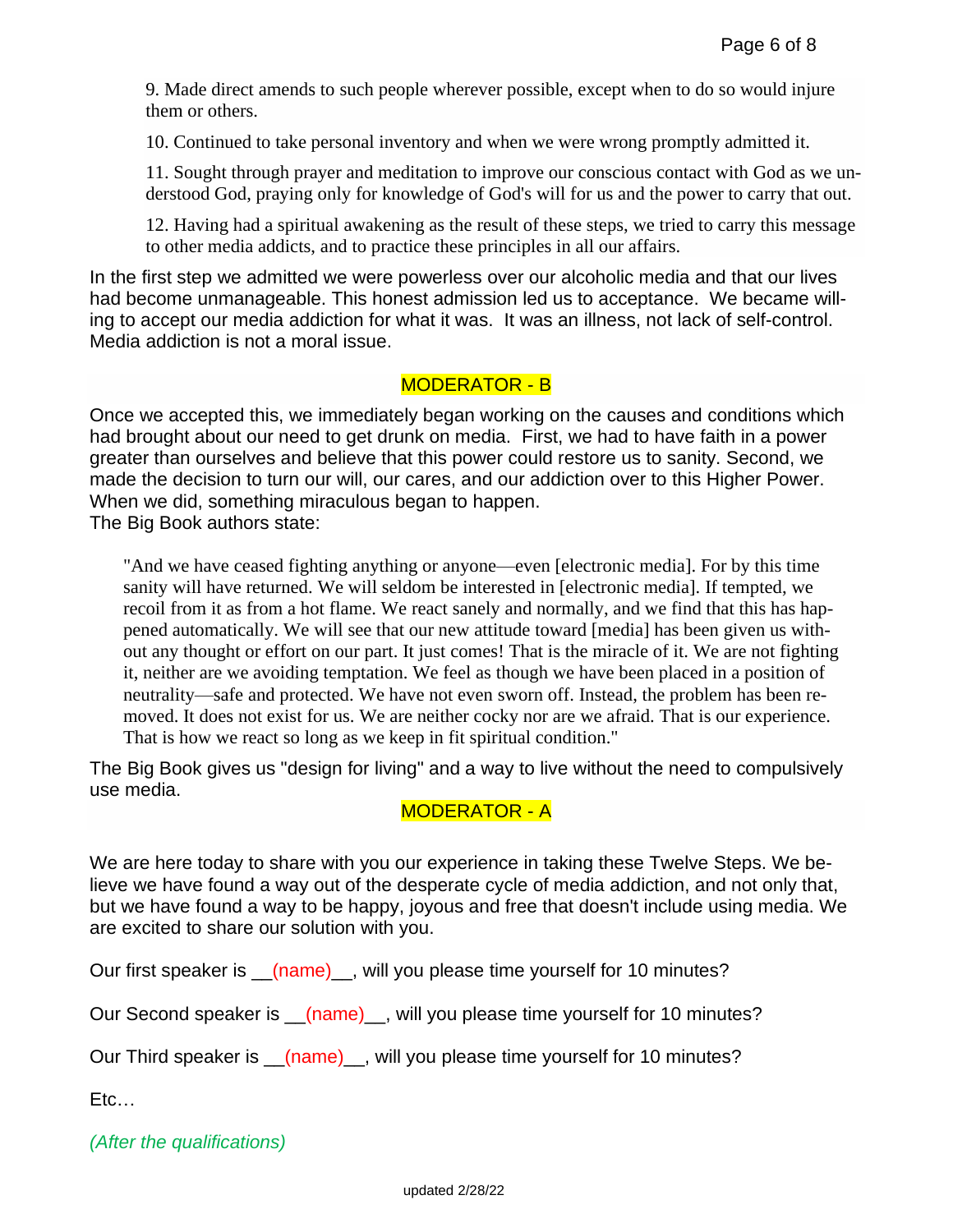We will end this portion of our meeting by reading from the Big Book:

"We have been speaking to you of serious, sometimes tragic things. We have been dealing with [media addiction] in its worst aspect. But we aren't a glum lot. If newcomers could see no joy or fun in our existence, they wouldn't want it. We absolutely insist on enjoying life. We try not to indulge in cynicism over the state of the nations, nor do we carry the world's troubles on our shoulders. When we see a [person] sinking into the mire that is [media addiction], we give [them] first aid and place what we have at [their] disposal. For [their] sake, we do recount and almost relive the horrors of our past. But those of us who have tried to shoulder the entire burden and trouble of others find we are soon overcome by them."

"So, we think cheerfulness and laughter make for usefulness. Outsiders are sometimes shocked when we burst into merriment over a seemingly tragic experience out of the past. But why shouldn't we laugh? We have recovered, and have been given the power to help others.

### MODERATOR - B

7th Tradition and Announcements

Before we take questions we will first take time for the 7th Tradition and announcements. MAA has no dues or fees. We are self-supporting through our own contributions. Contributions can be made via PayPal on the MAA website. Please give what you can, and if you can give nothing at this time, keep coming back. You are more important than your money.

During this time slot every Saturday, we hold several different types of MAA meetings. Some Saturdays, like today, we have "Open Back-to-Basics" qualification meetings where two or more people who have finished their first month in our Back-to-Basics program speak about their experience with working all 12 steps while fasting from any unnecessary media. Other Saturdays we have "There is a Solution" qualification meetings where someone who has been fasting in Back-to-Basics for three months shares their experience, strength, and hope as they recover from media addiction.

We have special closed Back-to-Basics groups that meet 5 times/week, fast from all unnecessary media, and work all 12 steps with group sponsors. Every month we have openings and opportunities for members to join one of these closed groups. At the end of this meeting, we will announce when those openings will occur and how to join.

We also have open Back-To-Basics groups that meet once a week and complete all 12 steps in about 4 months. Everyone is welcome to attend, whether you have never done a Back-To-Basics meeting before or you have finished the course. Everyone is invited to attend these meetings. Details can be found on the MAA website.

Back-to-Basics groups are not a part of MAA, but are an associate structure to help MAA members recover more quickly with the help of a sponsor.

Media Addicts Anonymous is a new 12-Step program. We hope you will become active in helping our membership grow by supporting all of our meetings and joining our recovery fellowship. At the end of this meeting, we will stop the recording and share phone numbers for member outreach.